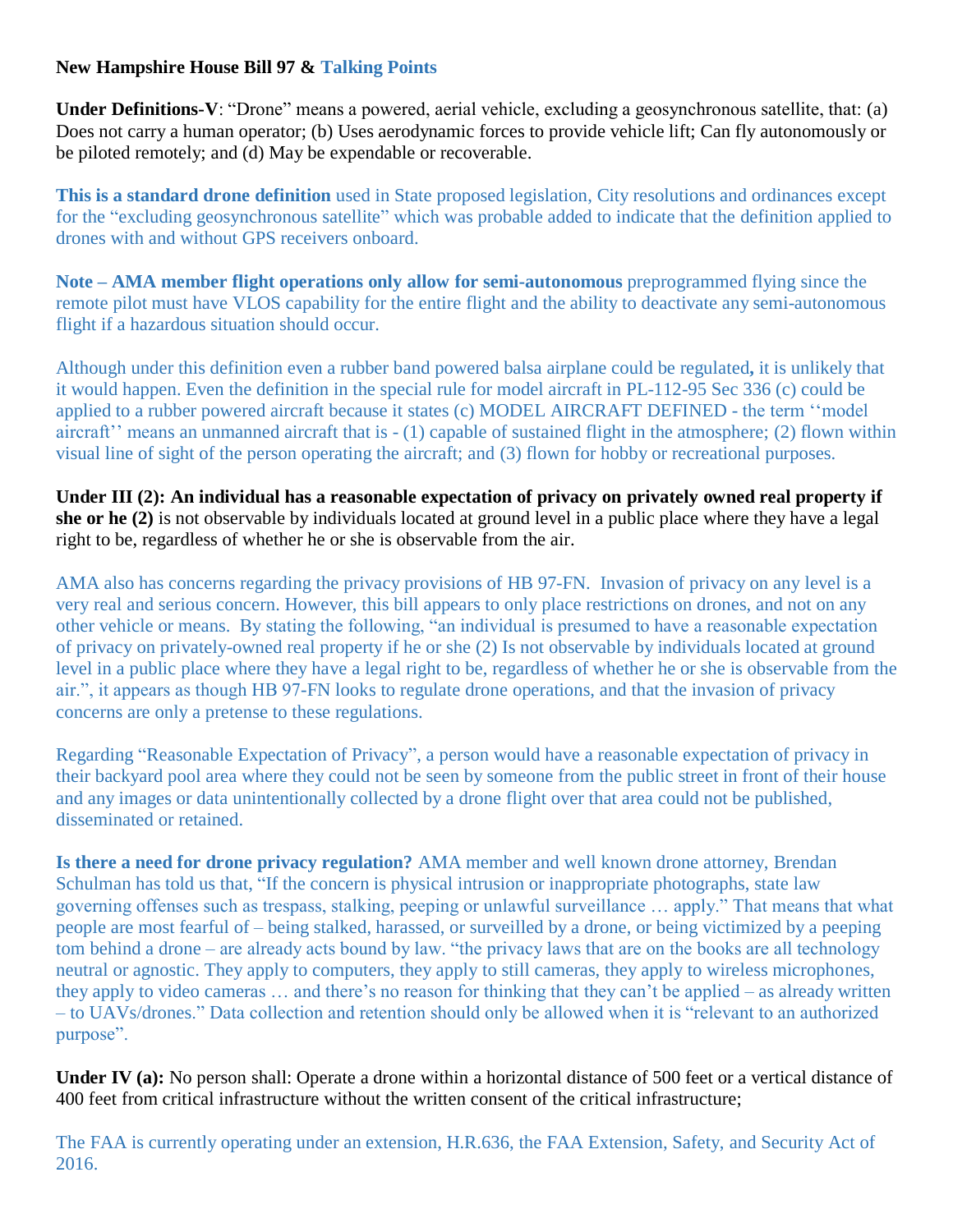Not only is HB 97-FN potentially counter to federal authority, it is unnecessary and duplicative. There are already existing federal regulations that are in place to protect against flying near critical infrastructures. States looking to label specific locations as "critical infrastructure" should do so through the proper channel laid out in H.R. 636 section 2209. Please refer to attached "H.R.636" and "HR.636 Sec. 2209". In this section, Congress requires the FAA to establish procedures for designation of critical infrastructures. The AMA agrees that there are specific areas which could pose extraordinary security risks or concerns, but these areas should be designated at the federal level to ensure uniformity in flight operations in the National Air Space (NAS).

## **Under VIII**: No person shall operate a drone at a height of less than 250 feet over privately- owned real property unless the person has the consent of its owner.

Congress has vested the FAA with the authority to regulates the airspace, not cities and states.

In seeking to restrict where and how drones and model aircraft can fly in New Hampshire, proposed HB 97-FN attempts to regulate airspace, which is the sovereign authority of the U.S. government. Indeed, last December the Federal Aviation Administration (FAA) released a fact sheet for state and local governments that asserts the FAA's authority over the airspace and underscores the importance of consistent federal regulations. Please refer to the attached "State and Local Regulation of Unmanned Aircraft Systems (UAS) Fact Sheet" from FAA Office of the Chief Counsel.

The following statements from the 7-page document clearly indicate FAA's thoughts about state local UAS regulations:

- A navigable airspace free from inconsistent state and local restrictions is essential to the maintenance of a safe and sound air transportation system.
- Fractionalized control of the navigable airspace could result in a patchwork quilt of differing restrictions that could severely limit the flexibility of FAA in controlling the airspace and flights of unmanned aircraft.
- A consistent regulatory system for aircraft and use of air space has the broader effect of ensuring the highest level of safety for all aviation operations.
- Where Congress occupies an entire field …even complimentary state regulation is impermissible.

"Congress has provided the FAA with exclusive authority to regulate the areas of airspace use, management and efficiency, air traffic control, safety, navigational facilities, and aircraft noise at its source," the FAA's office of chief counsel wrote. "Substantial air safety issues are raised when state or local governments attempt to regulate the operation or flight of aircraft."

Examples of state and local laws that, according to the FAA, conflict with the FAA's federal legal authority and require consultation with the FAA before being enacted follow:

- Operational UAS restrictions on flight altitude, flight paths; operational bans; any regulation of the navigable airspace. For example–a city ordinance banning anyone from operating UAS within the city limits, within the air space of the city, or within certain distances of landmarks.
- Mandating equipment or training for UAS related to aviation safety such as geo-fencing would likely be preempted. Courts have found that state regulation pertaining to mandatory training and equipment **requirements related to aviation safety is not consistent with the federal regulatory framework**. Med-Trans Corp. v. Benton, 581 F. Supp. 2d 721, 740 (E.D.N.C. 2008); Air Evac EMS, Inc. v. Robinson, 486 F. Supp. 2d 713, 722 (M.D. Tenn. 2007).

**Under 422-D:5:** Each owner of a drone shall identify the drone with the owner's name, address and telephone number in permanent ink in a font size not less than 12 picas.